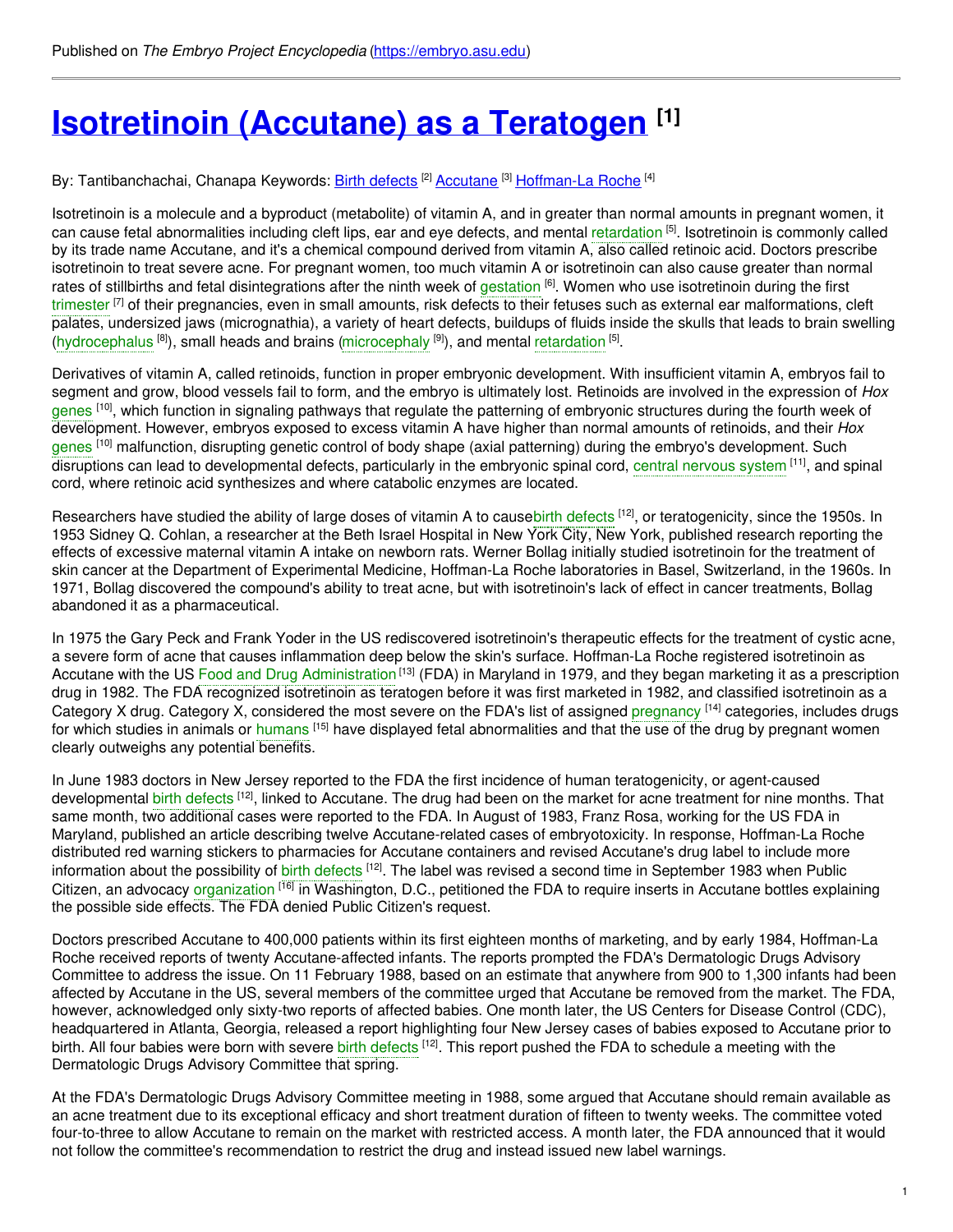In October 1988 the FDA's required that Hoffman-La Roche implement a Pregnancy Prevention Program (PPP) for Accutane. The PPP informed patients about the risks and benefits associated with isotretinoin, assisted physicians in complying with the package insert requirements, and evaluated a patient's ability to adhere to the requirement of not being or becoming pregnant one month before, during the course of, or one month after therapy. The PPP protocol required that women use two forms of effective contraceptive during therapy, follow-up with officials through phone calls and questionnaires, and that they be offered reimbursement for contraceptive counseling and [pregnancy](https://embryo.asu.edu/search?text=pregnancy) [14] testing.

Throughout the 1990s, Hoffman-La Roche struggled with the consequences of Accutane's teratogenicity, and the company became involved in several court cases in Ohio and New Jersey about Accutane's teratogenicity. Of these cases, a number involved documents that allegedly indicated Hoffman-La Roche's negligence. In one case, Hoffman-La Roche sued Frank Yoder, the co-discoverer of Accutane's therapeutic effects, for his attempt to threaten the company into purchasing his private collection of documents, which according to Yoder, dealt with "the development, use, and misuse of isotretinoin (Accutane)."

In another case, Thelma and Marvin Louis Hammocks sued Hoffman-La Roche in 1995 for their son Marvin Louis Jr.'s Accutane-induced birth [defects](https://embryo.asu.edu/search?text=birth%20defects) <sup>[12]</sup>. After the case was settled, Hoffman-La Roche requested that the documents obtained by the Hammocks during discovery be sealed. Public Citizen challenged the court's decision to seal the documents. Eventually, the New Jersey Supreme Court concluded that based on the policy of public access to information about health, safety, and welfare, the documents should be released. On 9 May 1996, the documents were officially unsealed.

The documents, however, did not provide the conclusive evidence that Public Citizen had expected; records showed that within a year of releasing the drug to the market, the company became anxious about Accutane and its related birth [defects](https://embryo.asu.edu/search?text=birth%20defects) [12], and that the first documented Accutane baby was born on 29 April 1983. Although Yoder and Public Citizen failed to provide evidence that Hoffman-La Roche indeed withheld information from the FDA and researchers in the US, the three aforementioned cases prompted some to question Hoffman-La Roche's behavior, including the company's initial proposal to give Accutane a [pregnancy](https://embryo.asu.edu/search?text=pregnancy) <sup>[14]</sup> risk rating of category C, meaning that the drug adversely affects fetuses, but that the benefits of the drug outweigh the risks for [humans](https://embryo.asu.edu/search?text=humans) [15].

The FDA instituted a program on 1 March 2006 called iPLEDGE as a way to allow patients to use isotretinoin, an otherwise safe and effective drug. US patients using Accutane must enroll in this risk management program designed to prevent fetal exposure to isotretinoin. Physicians and pharmacies must enroll in the program before they may prescribe or dispense isotretinoin. For a woman to receive isotretinoin, iPLEDGE requires that she must use two forms of [contraception](https://embryo.asu.edu/search?text=contraception) [17], submit a negative [pregnancy](https://embryo.asu.edu/search?text=pregnancy) [14] test to her physician each month over the course of her therapy, answer questions about iPLEDGE each month before receiving her prescription via the online iPLEDGE system, and pick up her prescription within a seven-day window. During the first year of the program, 122 women on isotretinoin became pregnant, about the same number of pregnancies as the year prior. However, much fewer patients were treated with isotretinoin.

Since its release, Accutane has been prescribed to approximately five million people nationwide and twelve million worldwide, with eighty-five percent of all treated patients achieving complete elimination of acne after a course of therapy. Although the risks associated with isotretinoin remain, and fetal exposure to the drug has not been completely eliminated.

## **Sources**

- 1. Bollag, Werner. "Prophylaxis Of Chemically Induced Benign And Malignant Epithelial Tumors By Vitamin-A Acid (Retinoic Acid)." *European Journal of Cancer* 8 (1972): 689–93.
- 2. Centers for Disease Control and Prevention. "Current Trends Birth Defects Caused by Isotretinoin–New Jersey."*Morbidity and Mortality Weekly Report*, March 25, 1988.<http://www.cdc.gov/mmwr/preview/mmwrhtml/00001060.htm> [18] (Accessed July 14, 2014).
- 3. Centers for Disease Control and Prevention. "Epidemiologic Notes and Reports Isotretinoin–A Newly Recognized Human Teratogen." *Morbidity and Mortality Weekly Report*, April 6, 1984. <http://www.cdc.gov/mmwr/preview/mmwrhtml/00000310.htm> [19] (Accessed July 14, 2014).
- 4. Cohlan, Sidney Q. "Excessive Intake of Vitamin A as a Cause of Congenital Anomalies in the Rat." *Science* 117 (1953): 535–6.
- 5. de la Cruz, Elizabeth, Shyan Sun, Kamtorn Vangvanichyakorn, and Frankin Desposito. "Multiple congenital malformations associated with maternal isotretinoin therapy." *Pediatrics* 74 (1984): 428–30.
- 6. Green, Julia. "Babies, Blemishes and FDA: A History of Accutane Regulation in the United States."Harvard [University](https://embryo.asu.edu/search?text=Harvard%20University) <sup>[20]</sup>, 2002. <http://nrs.harvard.edu/urn-3:HUL.InstRepos:8963867><sup>[21]</sup> (Accessed April 20, 2014).
- 7. Hammock v. Hoffman-LaRoche, Inc. 662 A.2d 546 (N.J. 1995).http://scholar.google.com/scholar\_case? <u>[q=662+A.2d+546+&hl=en&as\\_sdt=806&case=16999777096295432451&scilh=0](http://scholar.google.com/scholar_case?q=662+A.2d+546+&hl=en&as_sdt=806&case=16999777096295432451&scilh=0)</u> <sup>[22]</sup> (Accessed July 14, 2014).
- 8. Honein, Margaret A., Leonard J. Paulozzi, and David Erickson. "Continued Occurrence of Accutane-Exposed Pregnancies." *Teratology* 64 (2001): 142–6.
- 9. iPLEDGE. "The iPLEDGE Program Patient Introductory Brochure." April 2012. <https://www.ipledgeprogram.com/Documents/Patient%20Intro%20Broch.pdf> <sup>[23]</sup> (Accessed July 14, 2014).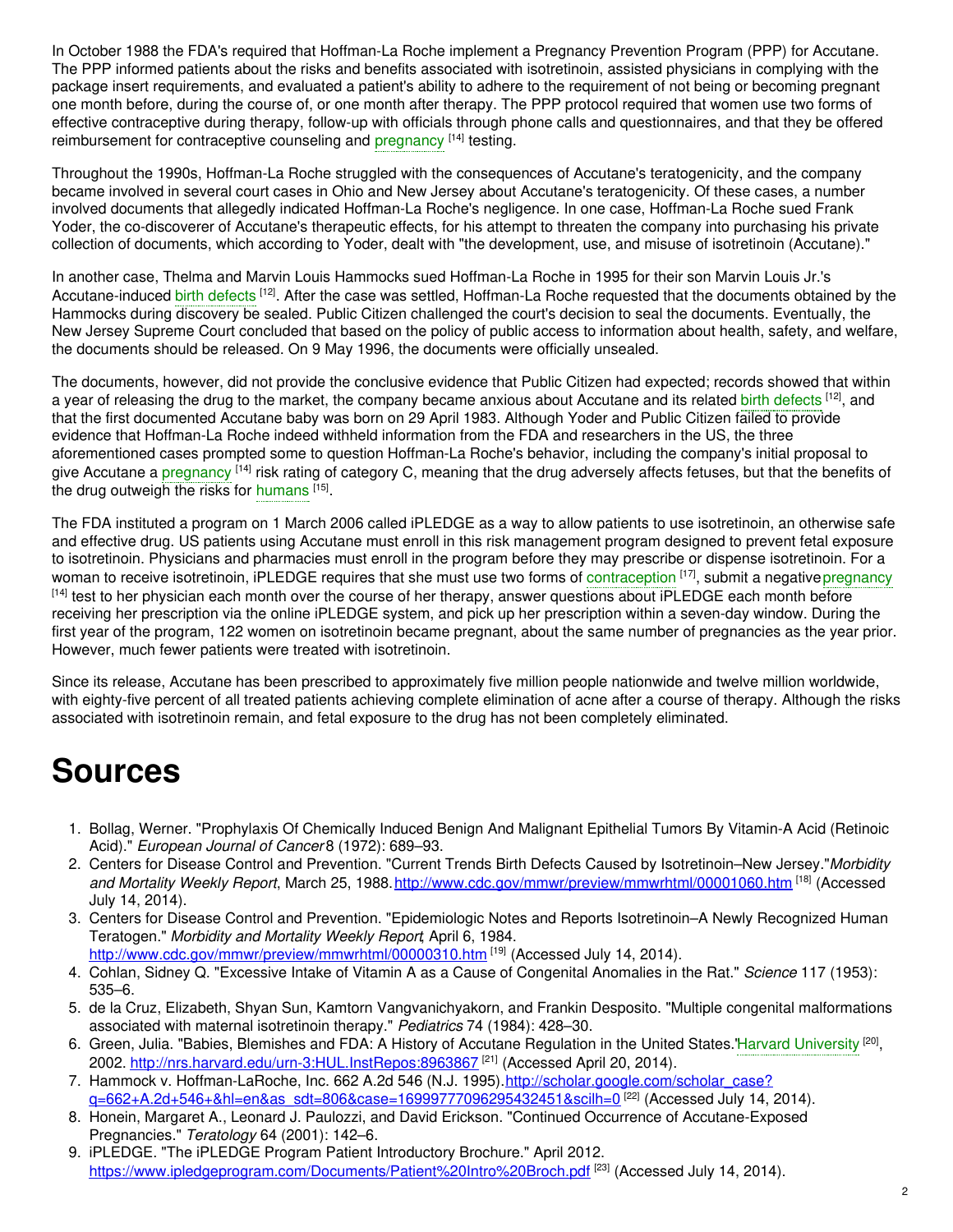- 10. Jones, Kenneth, Jane Adams, Christina Chambers, David Erikson, Edward Lammer, and Janine Polifka. "Isotretinoin and Pregnancy." *The Journal of theAmerican Medical [Association](https://embryo.asu.edu/search?text=American%20Medical%20Association) [24]* 285 (2001): 2079–80.
- 11. Mayo Clinic. "Vitamin A (retinol)." Mayo Foundation for Medical Education and Research. [http://www.mayoclinic.com/health/vitamin-a/NS\\_patient-vitamina/DSECTION=safety](http://www.mayoclinic.com/health/vitamin-a/NS_patient-vitamina/DSECTION=safety)<sup>[25]</sup> (Accessed July 14, 2014).
- 12. MedLinePlus. "Isotretinoin." US National Library of Medicine. <http://www.nlm.nih.gov/medlineplus/druginfo/meds/a681043.html> [26] (Accessed July 14, 2014).
- 13. Mitchell, Allen A., Carla M. Van Bennekom, and Carol Louik. "A Pregnancy-Prevention Program in Women of Childbearing Age Receiving Isotretinoin." *The New England Journal of Medicine* 333 (1995): 101–6. <u><http://www.nejm.org/doi/pdf/10.1056/NEJM199507133330206></u> <sup>[27]</sup> (Accessed July 14, 2014).
- 14. Peck, Gary L., Frank W. Yoder, Thomas G. Olsen, Mangala D. Pandya, and Danute Butkus. "Treatment Of Darier's Disease, Lamellar Ichthyosis, Pityriasis Rubra Pilaris, Cystic Acne, And Basal Cell Carcinoma With Oral 13-Cis-Retinoic Acid." *Dermatology* 157 (1978): 11–2.
- 15. Rosa, Franz W. "Teratogenicity Of Isotretinoin." *The Lancet* 2 (1983): 513.
- 16. Ross, Sharon A., Peter J. McCaffery, Ursula C. Dragner, and Luigi M. De Luca. "Retinoids in Embryonal Development." *Physiological Reviews* 80 (2000): 1022–46. <http://physrev.physiology.org/content/80/3/1021> [28] (Accessed July 14, 2014).

Isotretinoin is a molecule and a byproduct (metabolite) of vitamin A, and in greater than normal amounts in pregnant women, it can cause fetal abnormalities including cleft lips, ear and eye defects, and mental retardation. Isotretinoin is commonly called by its trade name Accutane, and it's a chemical compound derived from vitamin A, or retinoic acid. Doctors prescribe isotretinoin to treat severe acne. For pregnant women, too much vitamin A or isotretinoin can also cause greater than normal rates of stillbirths and fetal disintegrations after the ninth week of gestation. Women who use isotretinoin during the first trimester of their pregnancies, even in small amounts, risk defects to their fetuses such as external ear malformations, cleft palates, undersized jaws (micrognathia), a variety of heart defects, buildups of fluids inside the skulls that leads to brain swelling (hydrocephalus), small heads and brains (microcephaly), and mental retardation.

### **Subject**

<u>[Teratogenic](https://embryo.asu.edu/library-congress-subject-headings/teratogenic-agents) agents <sup>[29]</sup> [Vitamin](https://embryo.asu.edu/library-congress-subject-headings/vitamin) A</u> <sup>[30]</sup> <u>[Isotretinoin](https://embryo.asu.edu/medical-subject-headings/isotretinoin)</u> <sup>[31]</sup> [Abnormalities,](https://embryo.asu.edu/library-congress-subject-headings/abnormalities-human) Human <sup>[32]</sup> Isotretinoin <sup>[33]</sup> [Teratogens](https://embryo.asu.edu/medical-subject-headings/teratogens) <sup>[34]</sup>

#### **Topic**

[Reproduction](https://embryo.asu.edu/topics/reproduction)<sup>[35]</sup> [Disorders](https://embryo.asu.edu/topics/disorders)<sup>[36]</sup>

#### **Publisher**

Arizona State University. School of Life Sciences. Center for Biology and Society. Embryo Project Encyclopedia.

#### **Rights**

Copyright Arizona Board of Regents Licensed as Creative Commons Attribution-NonCommercial-Share Alike 3.0 Unported (CC BY-NC-SA 3.0) http://creativecommons.org/licenses/by-nc-sa/3.0/

#### **Format**

<u>[Articles](https://embryo.asu.edu/formats/articles)</u> [37]

**Last Modified** Wednesday, July 4, 2018 - 04:40

#### **DC Date Accessioned**

Sunday, July 20, 2014 - 21:23

**DC Date Available** Sunday, July 20, 2014 - 21:23

**DC Date Created** 2014-07-20

#### [Contact](https://embryo.asu.edu/contact) Us

© 2021 Arizona Board of Regents

The Embryo Project at Arizona State University, 1711 South Rural Road, Tempe Arizona 85287, United States